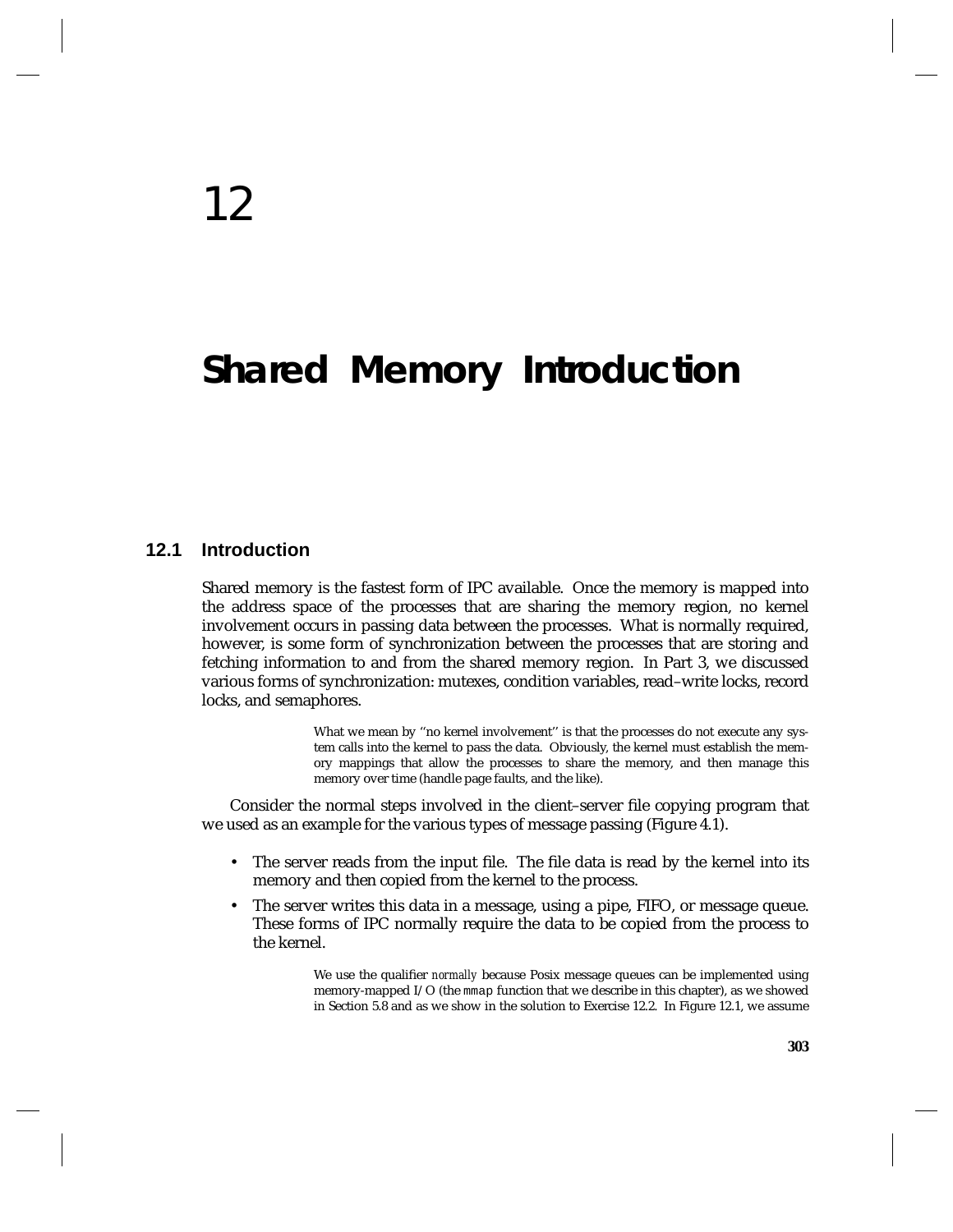that Posix message queues are implemented within the kernel, which is another possibility. But pipes, FIFOs, and System V message queues all involve copying the data from the process to the kernel for a write or msgsnd, or copying the data from the kernel to the process for a read or msgrcv.

- The client reads the data from the IPC channel, normally requiring the data to be copied from the kernel to the process.
- Finally, the data is copied from the client's buffer, the second argument to the write function, to the output file.

A total of four copies of the data are normally required. Additionally, these four copies are done between the kernel and a process, often an expensive copy (more expensive than copying data within the kernel, or copying data within a single process). Figure 12.1 depicts this movement of the data between the client and server, through the kernel.



**Figure 12.1** Flow of file data from server to client.

The problem with these forms of IPC—pipes, FIFOs, and message queues—is that for two processes to exchange information, the information has to go through the kernel.

Shared memory provides a way around this by letting two or more processes share a region of memory. The processes must, of course, coordinate or synchronize the use of the shared memory among themselves. (Sharing a common piece of memory is similar to sharing a disk file, such as the sequence number file used in all the file locking examples.) Any of the techniques described in Part 3 can be used for this synchronization.

The steps for the client–server example are now as follows:

- The server gets access to a shared memory object using (say) a semaphore.
- The server reads from the input file into the shared memory object. The second argument to the read, the address of the data buffer, points into the shared memory object.
- When the read is complete, the server notifies the client, using a semaphore.
- The client writes the data from the shared memory object to the output file.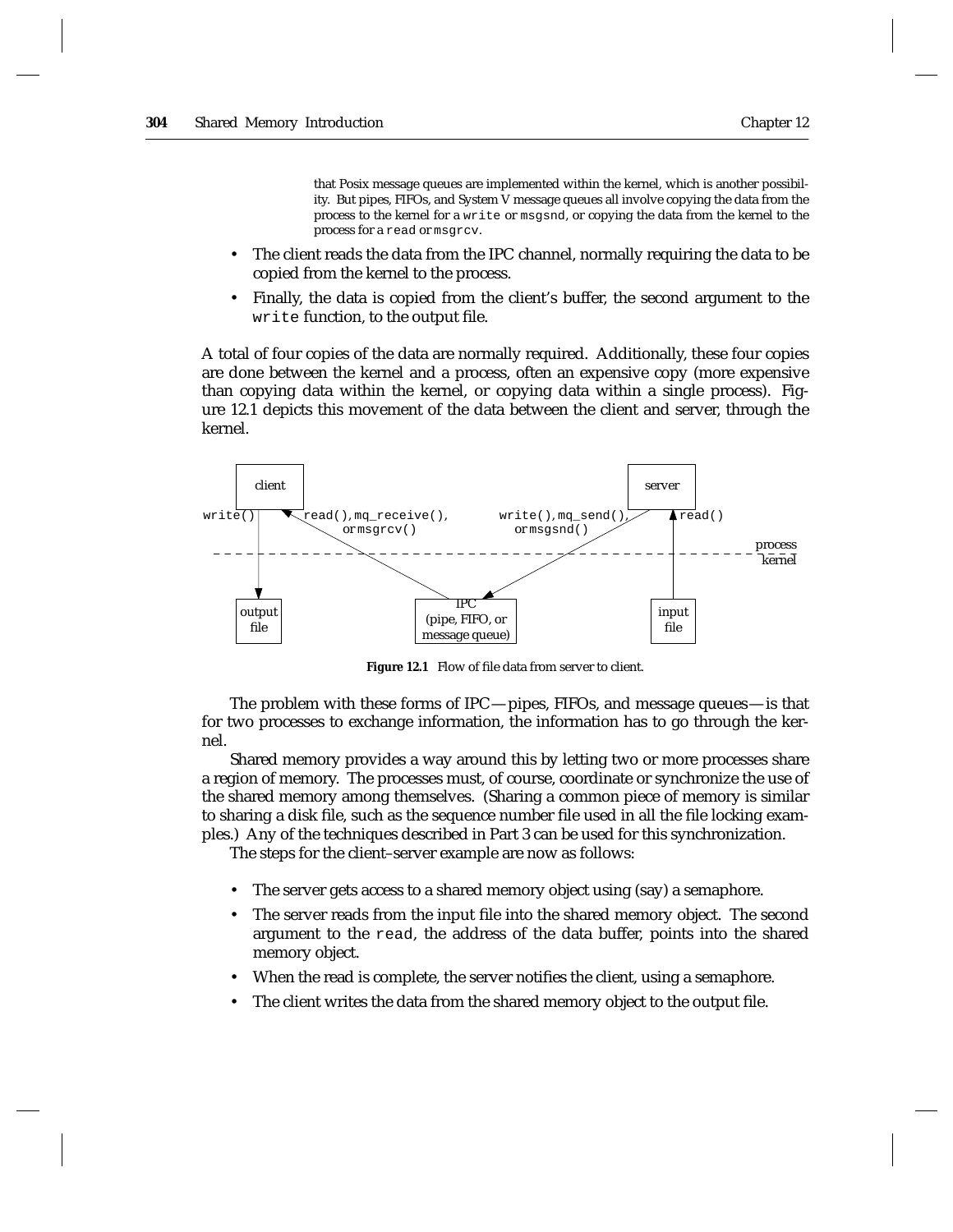

**Figure 12.2** Copying file data from server to client using shared memory.

In this figure the data is copied only twice—from the input file into shared memory and from shared memory to the output file. We draw one dashed box enclosing the client and the shared memory object, and another dashed box enclosing the server and the shared memory object, to reinforce that the shared memory object appears in the address space of both the client and the server.

The concepts involved in using shared memory are similar for both the Posix interface and the System V interface. We describe the former in Chapter 13 and the latter in Chapter 14.

In this chapter, we return to our sequence-number-increment example that we started in Chapter 9. But we now store the sequence number in memory instead of in a file.

We first reiterate that memory is *not* shared by default between a parent and child across a fork. The program in Figure 12.3 has a parent and child increment a global integer named count.

#### **Create and initialize semaphore**

 $12-14$  We create and initialize a semaphore that protects what we think is a shared variable (the global count). Since this assumption is false, this semaphore is not really needed. Notice that we remove the semaphore name from the system by calling sem\_unlink, but although this removes the pathname, it has no effect on the semaphore that is already open. We do this so that the pathname is removed from the filesystem even if the program aborts.

## **Set standard output unbuffered and fork**

- <sup>15</sup> We set standard output unbuffered because both the parent and child will be writing to it. This prevents interleaving of the output from the two processes.
- 16–29 The parent and child each execute a loop that increments the counter the specified number of times, being careful to increment the variable only when the semaphore is held.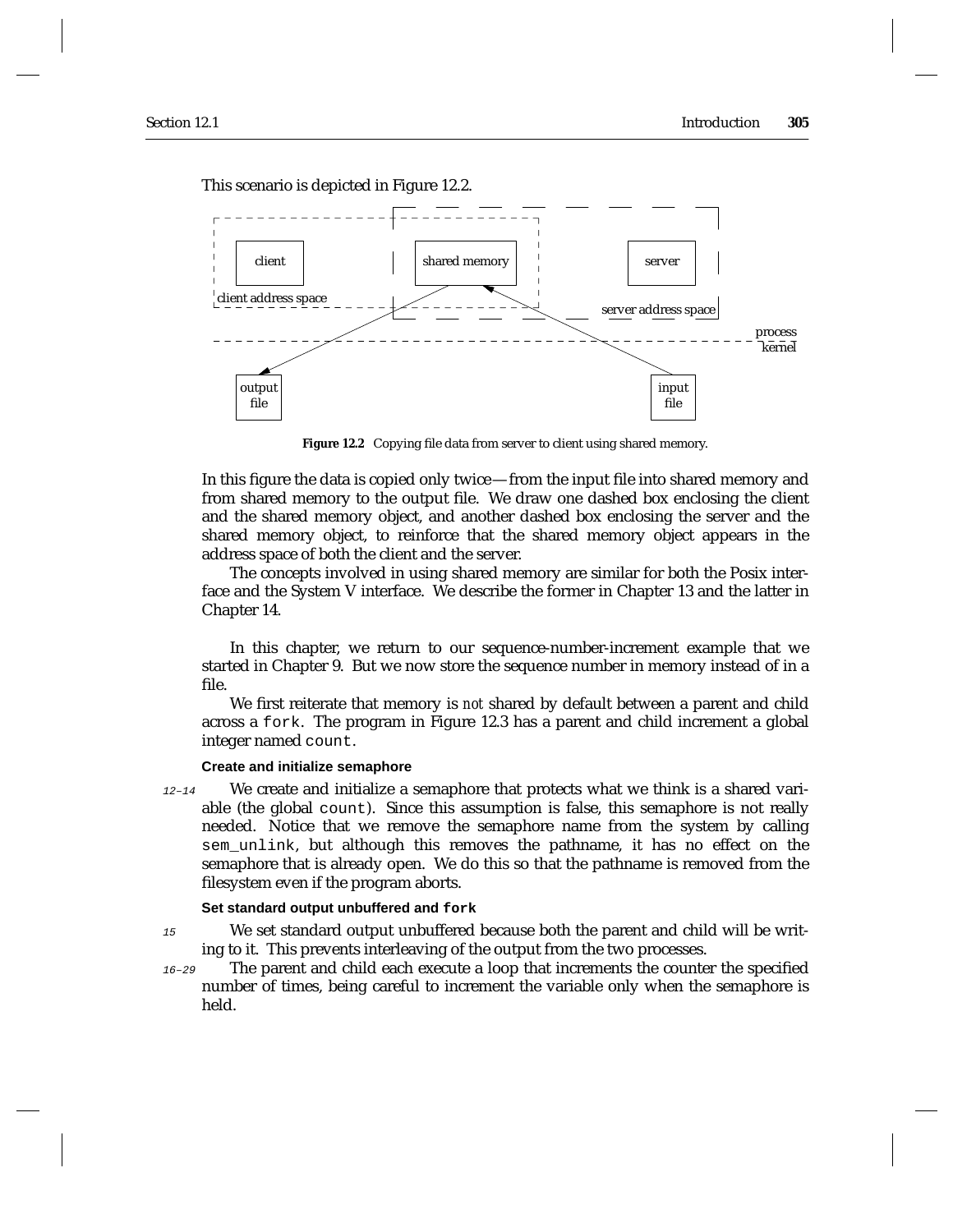```
shm / incr1.c
1 #include "unpipc.h"
2 #define SEM_NAME "mysem"
3 int count = 0;
4 int
5 main(int argc, char **argv)
6 {
7 int i, nloop;
8 sem_t *mutex;
9 if (argc != 2)
10 err_quit("usage: incr1 <#loops>");
11 nloop = atoi(argv[1]);12 /* create, initialize, and unlink semaphore */
13 mutex = Sem_open(Px_ipc_name(SEM_NAME), O_CREAT | O_EXCL, FILE_MODE, 1);
14 Sem_unlink(Px_ipc_name(SEM_NAME));
15 setbuf(stdout, NULL); /* stdout is unbuffered */
16 if (Fork() == 0) \{ /* child */
17 for (i = 0; i < nloop; i++) {
18 Sem_wait(mutex);
19 printf("child: d\n\in", count++);
20 Sem_post(mutex);
21 }
22 exit(0);
23 }
24 /* parent */
25 for (i = 0; i < nloop; i++) {
26 Sem_wait(mutex);
27 printf("parent: d\n\in", count++);
28 Sem_post(mutex);
29 }
30 exit(0);
31 } shm / incr1.c
```
**Figure 12.3** Parent and child both increment the same global.

If we run this program and look only at the output when the system switches between the parent and child, we have the following:

| child:0                                                        | child runs first, counter starts at 0              |
|----------------------------------------------------------------|----------------------------------------------------|
| child:1                                                        |                                                    |
| $\cdots$<br>child: 678<br>child: 679<br>parent: 0<br>parent: 1 | child is stopped, parent runs, counter starts at 0 |
| $\sim$ $\sim$<br>parent: 1220<br>parent: 1221<br>child: 680    | parent is stopped, child runs                      |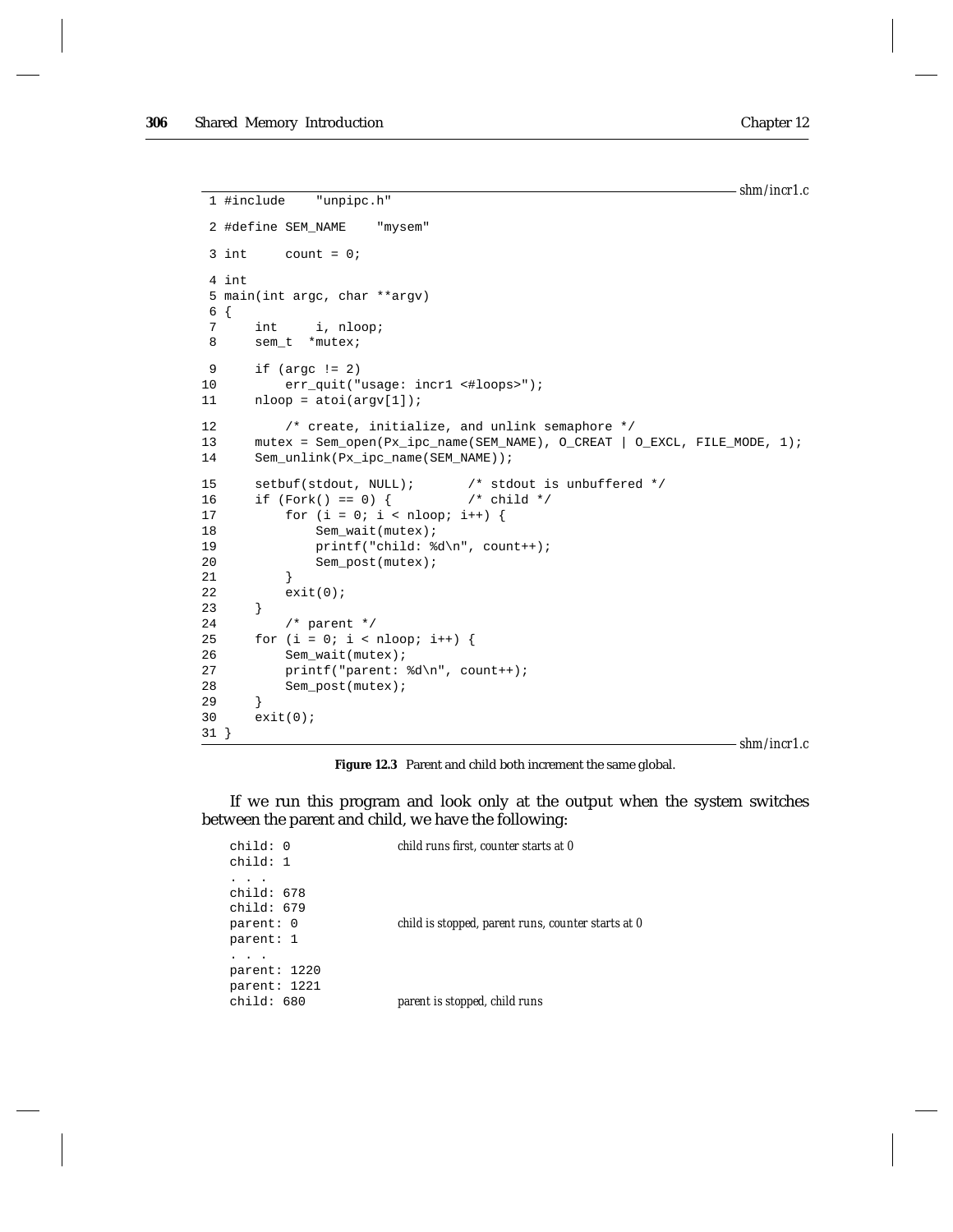child: 681 ... child: 2078 child: 2079 parent: 1222 *child is stopped, parent runs* parent: 1223

*and so on*

As we can see, both processes have their own copy of the global count. Each starts with the value of this variable as 0, and each increments its own copy of this variable. Figure 12.4 shows the parent before calling fork.



Figure 12.4 Parent before calling fork.

When fork is called, the child starts with its own copy of the parent's data space. Figure 12.5 shows the two processes after fork returns.



Figure 12.5 Parent and child after fork returns.

We see that the parent and child each have their own copy of the variable count.

## **12.2 mmap, munmap, and msync Functions**

The mmap function maps either a file or a Posix shared memory object into the address space of a process. We use this function for three purposes: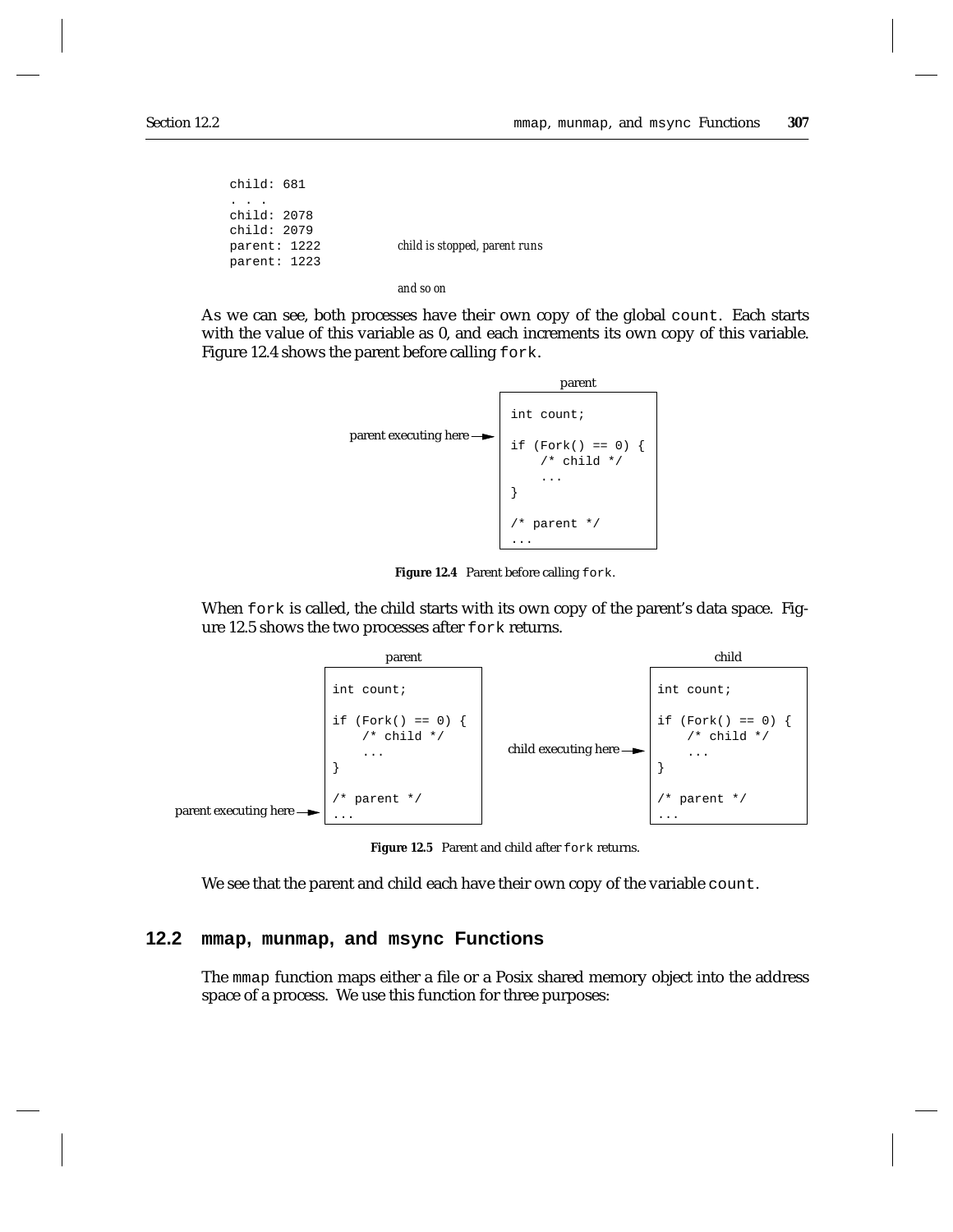- 1. with a regular file to provide memory-mapped I/O (Section 12.3),
- 2. with special files to provide anonymous memory mappings (Sections 12.4 and 12.5), and
- 3. with shm\_open to provide Posix shared memory between unrelated processes (Chapter 13).

```
#include <sys/mman.h>
void *mmap(void *addr, size_t len, int prot, int flags, int fd, off_t offset);
                      Returns: starting address of mapped region if OK, MAP_FAILED on error
```
*addr* can specify the starting address within the process of where the descriptor *fd* should be mapped. Normally, this is specified as a null pointer, telling the kernel to choose the starting address. In any case, the return value of the function is the starting address of where the descriptor has been mapped.

*len* is the number of bytes to map into the address space of the process, starting at *offset* bytes from the beginning of the file. Normally, *offset* is 0. Figure 12.6 shows this mapping.



**Figure 12.6** Example of memory-mapped file.

The protection of the memory-mapped region is specified by the *prot* argument using the constants in Figure 12.7. The common value for this argument is PROT\_READ | PROT\_WRITE for read–write access.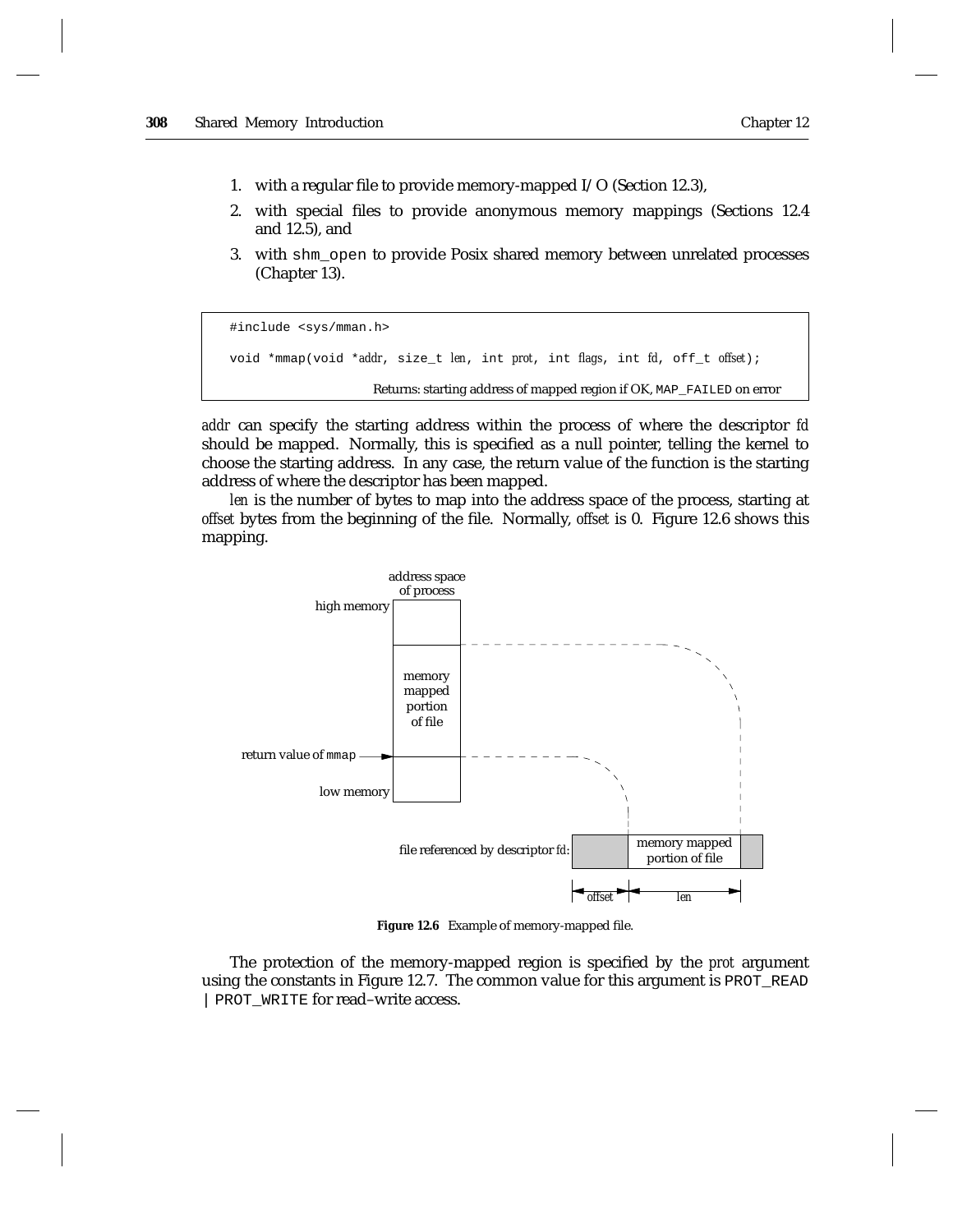| prot       | Description             |
|------------|-------------------------|
| PROT READ  | data can be read        |
| PROT WRITE | data can be written     |
| PROT EXEC  | data can be executed    |
| PROT NONE  | data cannot be accessed |

**Figure 12.7** *prot* argument for mmap.h>.

| flags       | Description                                |
|-------------|--------------------------------------------|
| MAP SHARED  | changes are shared                         |
| MAP PRIVATE | changes are private                        |
| MAP FIXED   | interpret the <i>addr</i> argument exactly |

**Figure 12.8** *flags* argument for mmap.

The *flags* are specified by the constants in Figure 12.8. Either the MAP\_SHARED or the MAP\_PRIVATE flag must be specified, optionally ORed with MAP\_FIXED. If MAP\_PRIVATE is specified, then modifications to the mapped data by the calling process are visible only to that process and do not change the underlying object (either a file object or a shared memory object). If MAP\_SHARED is specified, modifications to the mapped data by the calling process are visible to all processes that are sharing the object, and these changes do modify the underlying object.

For portability, MAP\_FIXED should not be specified. If it is not specified, but *addr* is not a null pointer, then it is implementation dependent as to what the implementation does with *addr*. The nonnull value of *addr* is normally taken as a hint about where the memory should be located. Portable code should specify *addr* as a null pointer and should not specify MAP\_FIXED.

One way to share memory between a parent and child is to call mmap with MAP\_SHARED before calling fork. Posix.1 then guarantees that memory mappings in the parent are retained in the child. Furthermore, changes made by the parent are visible to the child and vice versa. We show an example of this shortly.

After mmap returns success, the *fd* argument can be closed. This has no effect on the mapping that was established by mmap.

To remove a mapping from the address space of the process, we call munmap.

```
#include <sys/mman.h>
int munmap(void *addr, size_t len);
```
Returns: 0 if OK, −1 on error

The *addr* argument is the address that was returned by mmap, and the *len* is the size of that mapped region. Further references to these addresses result in the generation of a SIGSEGV signal to the process (assuming, of course, that a later call to mmap does not reuse this portion of the address space).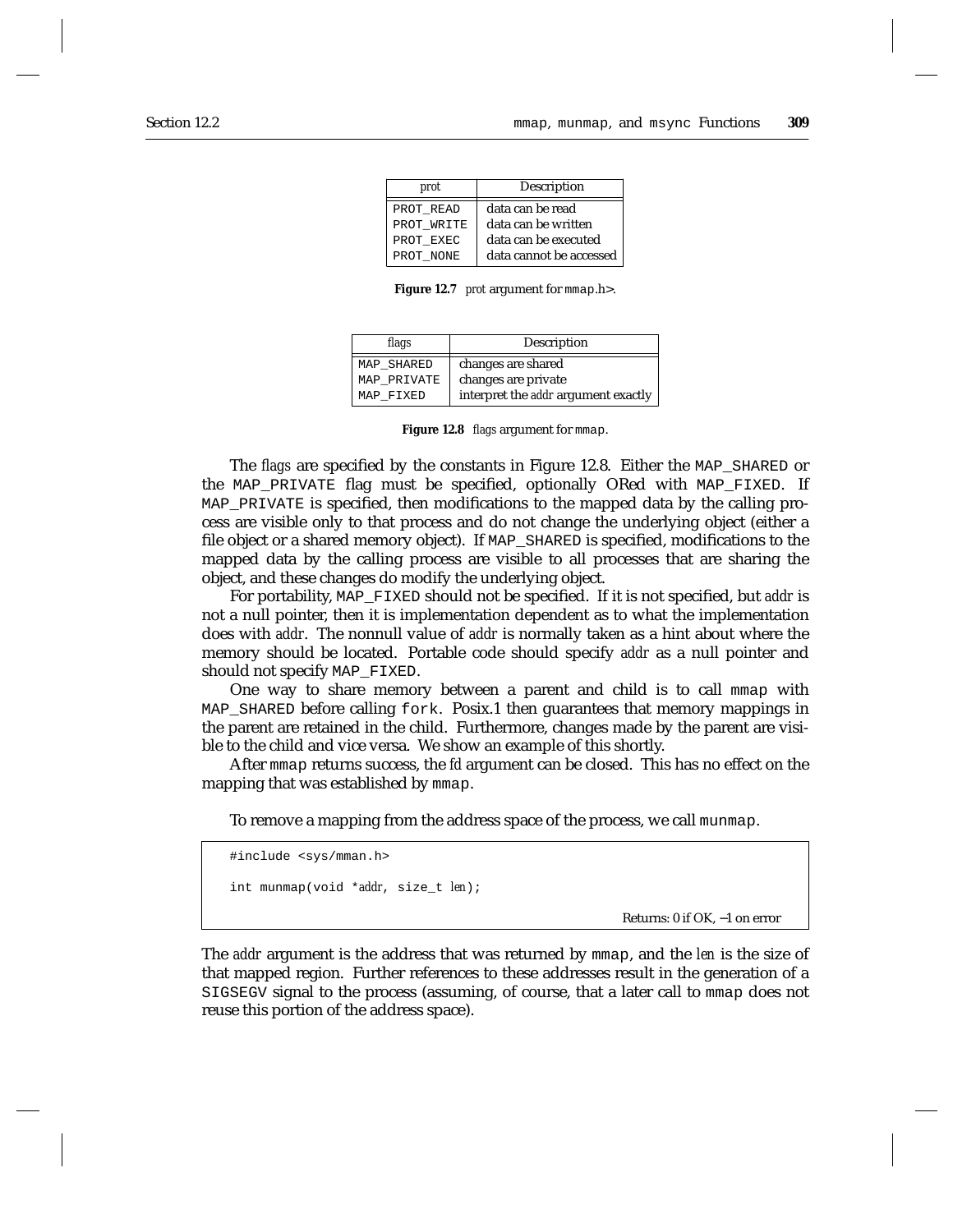If the mapped region was mapped using MAP\_PRIVATE, the changes made are discarded.

In Figure 12.6, the kernel's virtual memory algorithm keeps the memory-mapped file (typically on disk) synchronized with the memory-mapped region in memory, assuming a MAP\_SHARED segment. That is, if we modify a location in memory that is memory-mapped to a file, then at some time later the kernel will update the file accordingly. But sometimes, we want to make certain that the file on disk corresponds to what is in the memory-mapped region, and we call msync to perform this synchronization.

```
#include <sys/mman.h>
int msync(void *addr, size_t len, int flags);
```
Returns: 0 if OK, −1 on error

The *addr* and *len* arguments normally refer to the entire memory-mapped region of memory, although subsets of this region can also be specified. The *flags* argument is formed from the combination of constants shown in Figure 12.9.

| Constant      | Description                 |
|---------------|-----------------------------|
| MS ASYNC      | perform asynchronous writes |
| MS_SYNC       | perform synchronous writes  |
| MS INVALIDATE | invalidate cached data      |

**Figure 12.9** *flags* for msync function.

One of the two constants MS\_ASYNC and MS\_SYNC must be specified, but not both. The difference in these two is that MS\_ASYNC returns once the write operations are queued by the kernel, whereas  $MS\_SYNC$  returns only after the write operations are complete. If MS\_INVALIDATE is also specified, all in-memory copies of the file data that are inconsistent with the file data are invalidated. Subsequent references will obtain data from the file.

## **Why Use mmap?**

Our description of mmap so far has implied a memory-mapped file: some file that we open and then map into our address space by calling mmap. The nice feature in using a memory-mapped file is that all the I/O is done under the covers by the kernel, and we just write code that fetches and stores values in the memory-mapped region. We never call read, write, or lseek. Often, this can simplify our code.

> Recall our implementation of Posix message queues using mmap and the storing of values into a msg\_hdr structure in Figure 5.30 and the fetching of values from a msg\_hdr structure in Figure 5.32.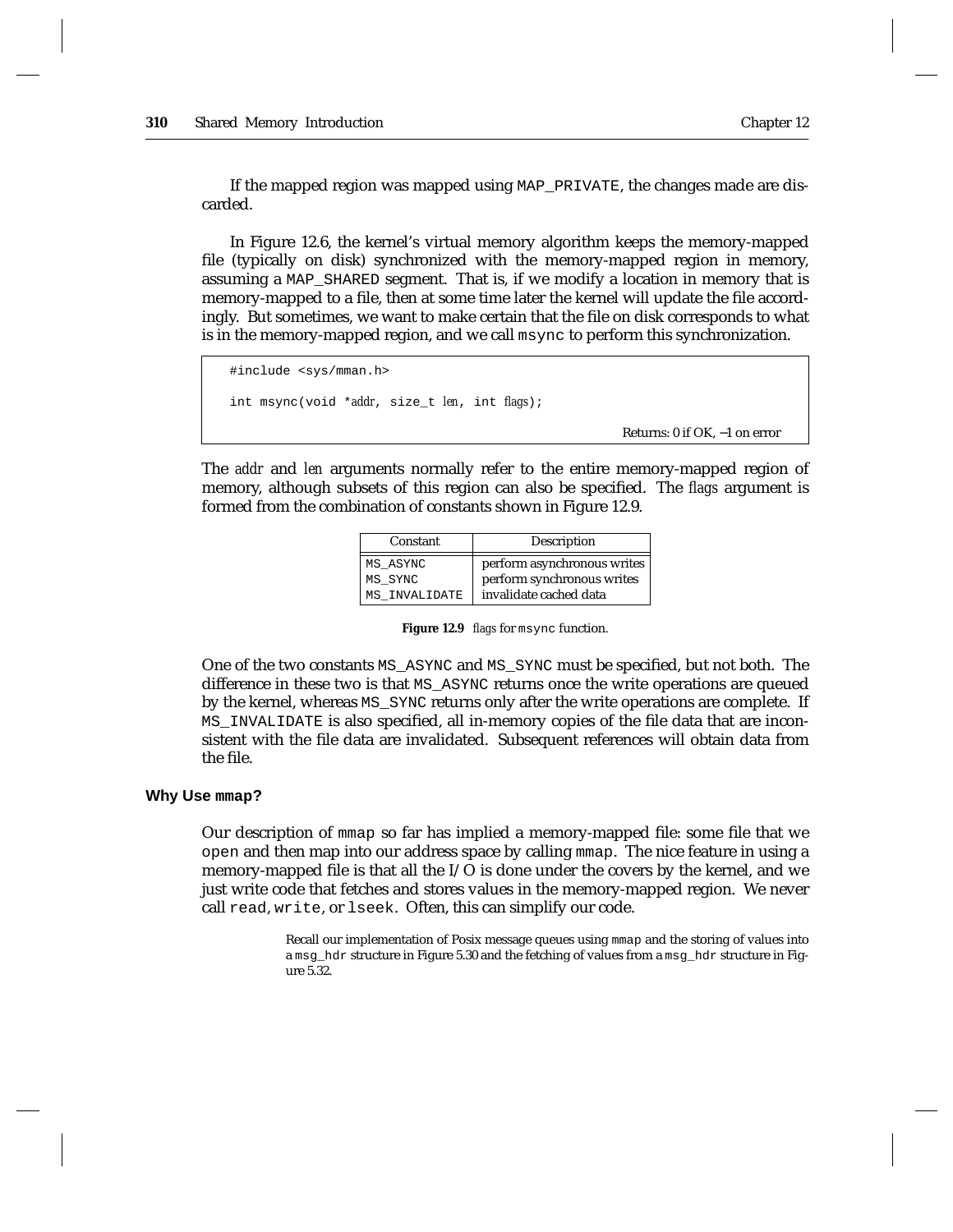Beware of some caveats, however, in that not all files can be memory mapped. Trying to map a descriptor that refers to a terminal or a socket, for example, generates an error return from mmap. These types of descriptors must be accessed using read and  $write (or variants thereof).$ 

Another use of mmap is to provide shared memory between unrelated processes. In this case, the actual contents of the file become the initial contents of the memory that is shared, and any changes made by the processes to this shared memory are then copied back to the file (providing filesystem persistence). This assumes that MAP\_SHARED is specified, which is required to share the memory between processes.

> Details on the implementation of mmap and its relationship to the kernel's virtual memory algorithms are provided in [McKusick et al. 1996] for 4.4BSD and in [Vahalia 1996] and [Goodheart and Cox 1994] for SVR4.

## **12.3 Increment Counter in a Memory-Mapped File**

We now modify Figure 12.3 (which did not work) so that the parent and child share a piece of memory in which the counter is stored. To do so, we use a memory-mapped file: a file that we open and then mmap into our address space. Figure 12.10 shows the new program.

#### **New command-line argument**

 $11-14$  We have a new command-line argument that is the name of a file that will be memory mapped. We open the file for reading and writing, creating the file if it does not exist, and then write an integer with a value of 0 to the file.

## **mmap then close descriptor**

 $15-16$  We call mmap to map the file that was just opened into the memory of this process. The first argument is a null pointer, telling the system to pick the starting address. The length is the size of an integer, and we specify read–write access. By specifying a fourth argument of MAP\_SHARED, any changes made by the parent will be seen by the child, and vice versa. The return value is the starting address of the memory region that will be shared, and we store it in ptr.

## **fork**

 $20-34$  We set standard output unbuffered and call  $f \circ r$ k. The parent and child both increment the integer counter pointed to by ptr.

Memory-mapped files are handled specially by fork, in that memory mappings created by the parent before calling fork are shared by the child. Therefore, what we have done by opening the file and calling mmap with the MAP\_SHARED flag is provide a piece of memory that is shared between the parent and child. Furthermore, since the shared memory is a memory-mapped file, any changes to the shared memory (the piece of memory pointed to by  $ptr$  of size  $size$   $(int)$  are also reflected in the actual file (whose name was specified by the command-line argument).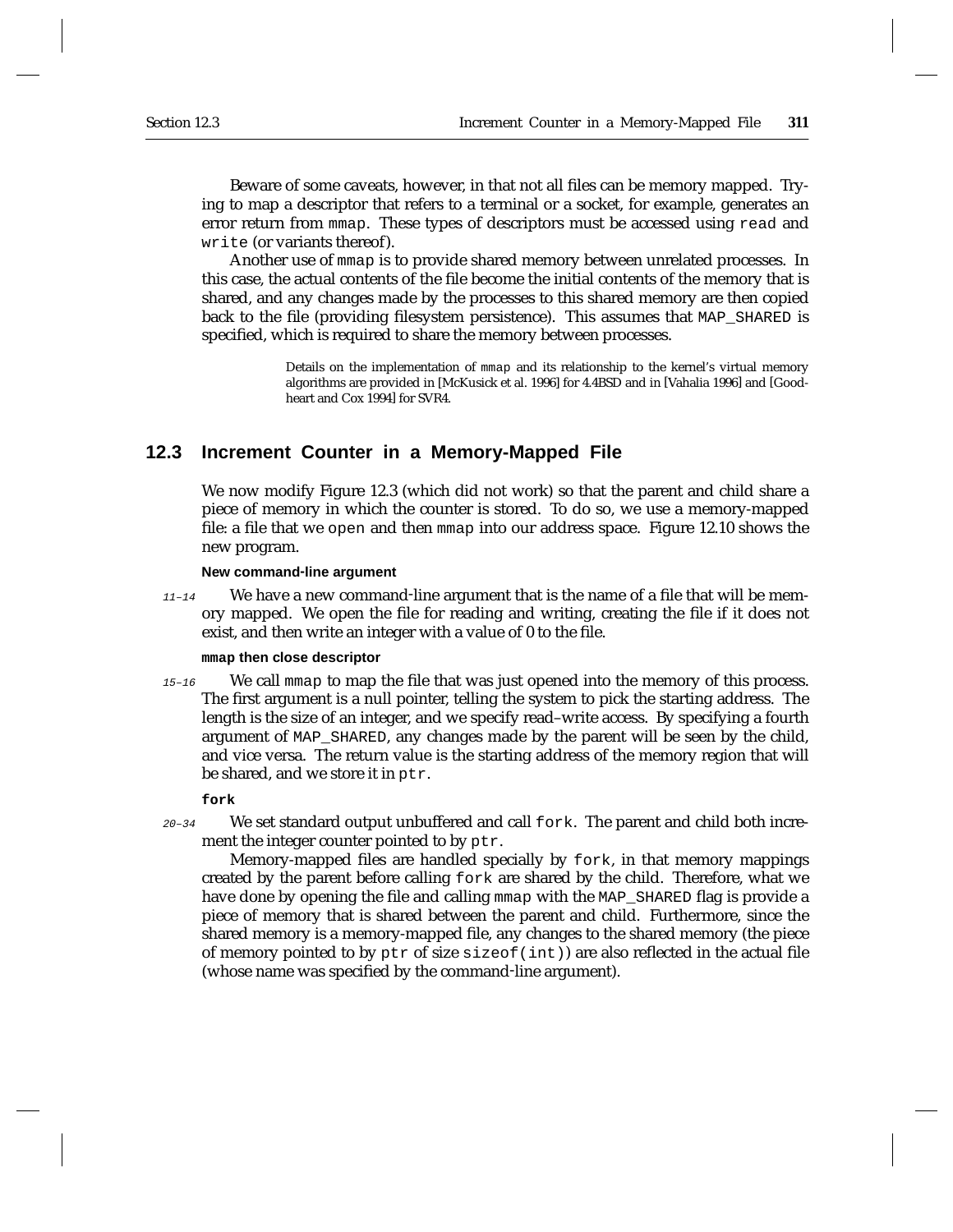```
shm / incr2.c
1 #include "unpipc.h"
2 #define SEM_NAME "mysem"
3 int
4 main(int argc, char **argv)
5 {
6 int fd, i, nloop, zero = 0;
7 int *ptr;
8 sem t *mutex;
9 if (argc != 3)
10 err_quit("usage: incr2 <pathname> <#loops>");
11 nloop = atoi(argv[2]);
12 /* open file, initialize to 0, map into memory */
13 fd = Open(argv[1], O_RDWR | O_CREAT, FILE_MODE);
14 Write(fd, &zero, sizeof(int));
15 ptr = Mmap(NULL, sizeof(int), PROT_READ | PROT_WRITE, MAP_SHARED, fd, 0);
16 Close(fd);
17 /* create, initialize, and unlink semaphore */
18 mutex = Sem_open(Px_ipc_name(SEM_NAME), O_CREAT | O_EXCL, FILE_MODE, 1);
19 Sem_unlink(Px_ipc_name(SEM_NAME));
20 setbuf(stdout, NULL); /* stdout is unbuffered */
21 if (Fork() == 0) \{ /* child */
22 for (i = 0; i < nloop; i++) {
23 Sem_wait(mutex);
24 printf("child: d\n\pi, (*ptr)+);
25 Sem_post(mutex);
26 }
27 exit(0);
28 }
29 /* parent */
30 for (i = 0; i < nloop; i++) {
31 Sem_wait(mutex);
32 printf("parent: %d\n", (*ptr)++);
33 Sem_post(mutex);
34 }
35 exit(0);
36 } shm / incr2.c
```
**Figure 12.10** Parent and child incrementing a counter in shared memory.

If we execute this program, we see that the memory pointed to by  $ptr$  is indeed shared between the parent and child. We show only the values when the kernel switches between the two processes.

solaris % **incr2 /tmp/temp.1 10000** child: 0 *child starts first* child: 1 ... child: 128 child: 129 parent: 130 *child is stopped, parent starts*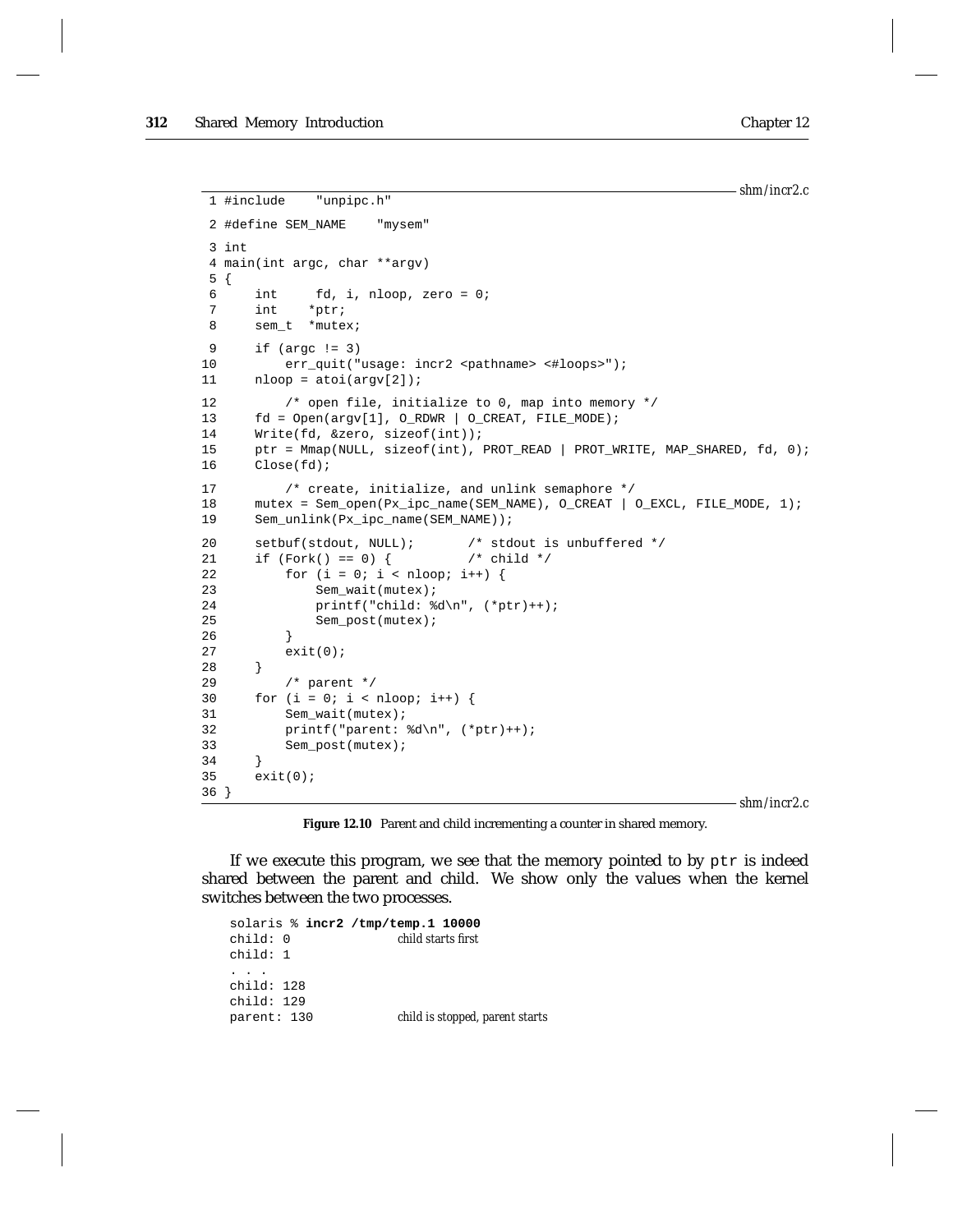```
parent: 131
...
parent: 636
parent: 637
child: 638 parent is stopped, child starts
child: 639
...
child: 1517
child: 1518
parent: 1519 child is stopped, parent starts
parent: 1520
...
parent: 19999 final line of output
solaris % od -D /tmp/temp.1
0000000 0000020000
0000004
```
Since the file was memory mapped, we can look at the file after the program terminates with the  $\circ$ d program and see that the final value of the counter (20,000) is indeed stored in the file.

Figure 12.11 is a modification of Figure 12.5 showing the shared memory, and showing that the semaphore is also shared. We show the semaphore as being in the kernel, but as we mentioned with Posix semaphores, this is not a requirement. Whatever implementation is used, the semaphore must have at least kernel persistence. The semaphore could be stored as another memory-mapped file, as we demonstrated in Section 10.15.



**Figure 12.11** Parent and child sharing memory and a semaphore.

We show that the parent and child each have their own copy of the pointer  $ptr$ , but each copy points to the same integer in shared memory: the counter that both processes increment.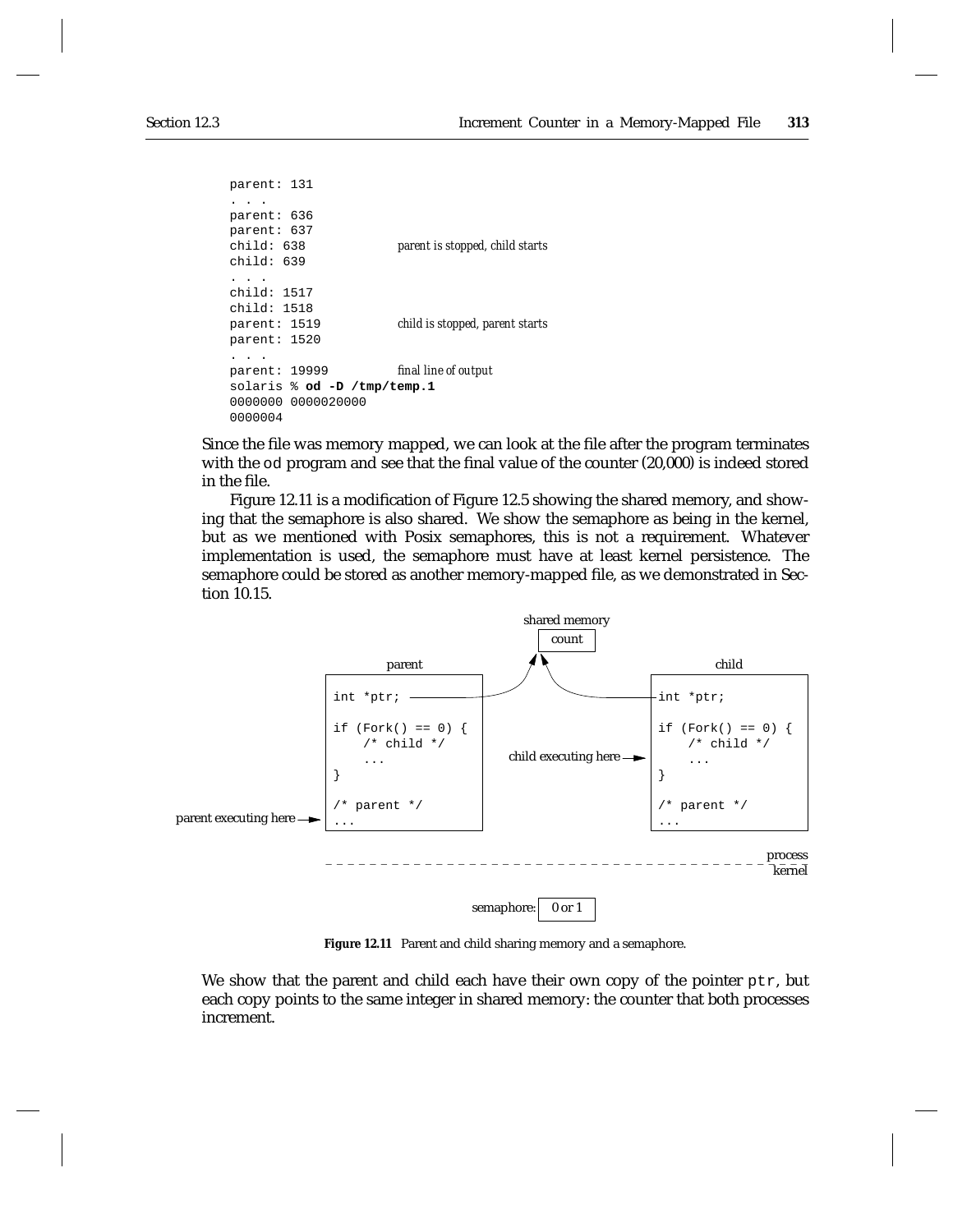We now modify our program from Figure 12.10 to use a Posix memory-based semaphore instead of a Posix named semaphore, and store this semaphore in the shared memory. Figure 12.12 is the new program.

```
shm / incr3.c
1 #include "unpipc.h"
2 struct shared {
3 sem t mutex; /* the mutex: a Posix memory-based semaphore */
4 int count; \frac{1}{4} /* and the counter */
5 } shared;
6 int
7 main(int argc, char **argv)
8 {
9 int fd, i, nloop;
10 struct shared *ptr;
11 if (argc != 3)
12 err_quit("usage: incr3 <pathname> <#loops>");
13 nloop = atoi(argv[2]);
14 /* open file, initialize to 0, map into memory */
15 fd = Open(argv[1], O_RDWR | O_CREAT, FILE_MODE);
16 Write(fd, &shared, sizeof(struct shared));
17 ptr = Mmap(NULL, sizeof(struct shared), PROT_READ | PROT_WRITE,
18 MAP_SHARED, fd, 0);
19 Close(fd);
20 /* initialize semaphore that is shared between processes */
21 Sem_init(&ptr->mutex, 1, 1);
22 setbuf(stdout, NULL); /* stdout is unbuffered */
23 if (Fork() == 0) { /* child */
24 for (i = 0; i < nloop; i++) {
25 Sem_wait(&ptr->mutex);
26 printf("child: %d\n", ptr->count++);
27 Sem_post(&ptr->mutex);
28 }
29 exit(0);
30 }
31 /* parent */
32 for (i = 0; i < nloop; i++) {
33 Sem_wait(&ptr->mutex);
34 printf("parent: %d\n", ptr->count++);
35 Sem_post(&ptr->mutex);
36 }
37 exit(0);
38 } shm / incr3.c
```
**Figure 12.12** Counter and semaphore are both in shared memory.

#### **Define structure that will be in shared memory**

 $2-5$  We define a structure containing the integer counter and a semaphore to protect it. This structure will be stored in the shared memory object.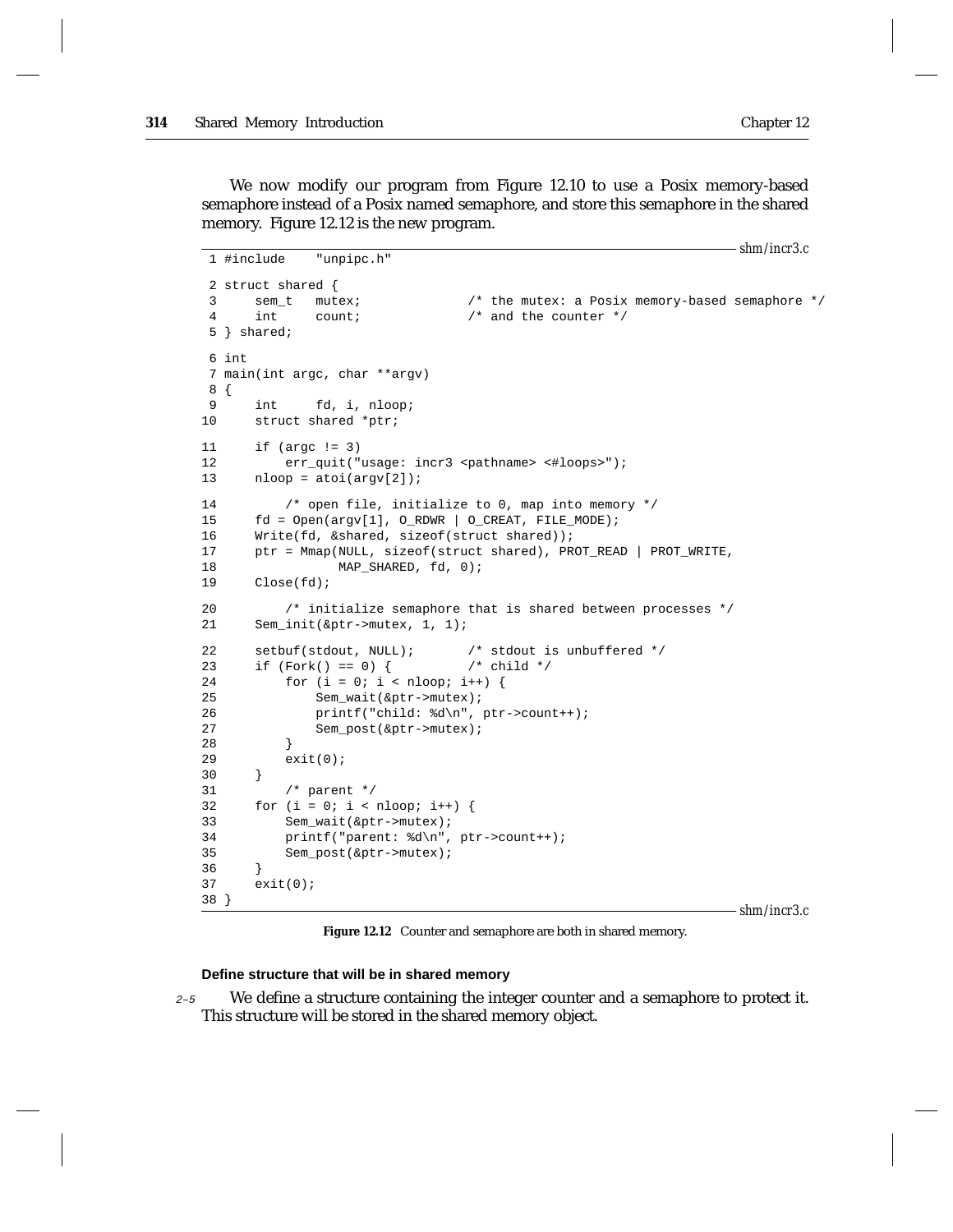## **Map the memory**

 $14-19$  We create the file that will be mapped, and write a structure of 0 to the file. All we are doing is initializing the counter, because the value of the semaphore will be initialized by the call to sem\_init. Nevertheless, writing an entire structure of 0 is simpler than to try to write only an integer of 0.

## **Initialize semaphore**

20–21 We are now using a memory-based semaphore, instead of a named semaphore, so we call sem\_init to initialize its value to 1. The second argument must be nonzero, to indicate that the semaphore is being shared between processes.

Figure 12.13 is a modification of Figure 12.11, noting the change that the semaphore has moved from the kernel into shared memory.



**Figure 12.13** Counter and semaphore are now in shared memory.

## **12.4 4.4BSD Anonymous Memory Mapping**

Our examples in Figures 12.10 and 12.12 work fine, but we have to create a file in the filesystem (the command-line argument), call open, and then write zeros to the file to initialize it. When the purpose of calling mmap is to provide a piece of mapped memory that will be shared across a fork, we can simplify this scenario, depending on the implementation.

- 1. 4.4BSD provides *anonymous memory mapping*, which completely avoids having to create or open a file. Instead, we specify the *flags* as MAP\_SHARED | MAP\_ANON and the *fd* as −1. The *offset* is ignored. The memory is initialized to 0. We show an example of this in Figure 12.14.
- 2. SVR4 provides /dev/zero, which we open, and we use the resulting descriptor in the call to mmap. This device returns bytes of 0 when read, and anything written to the device is discarded. We show an example of this in Figure 12.15.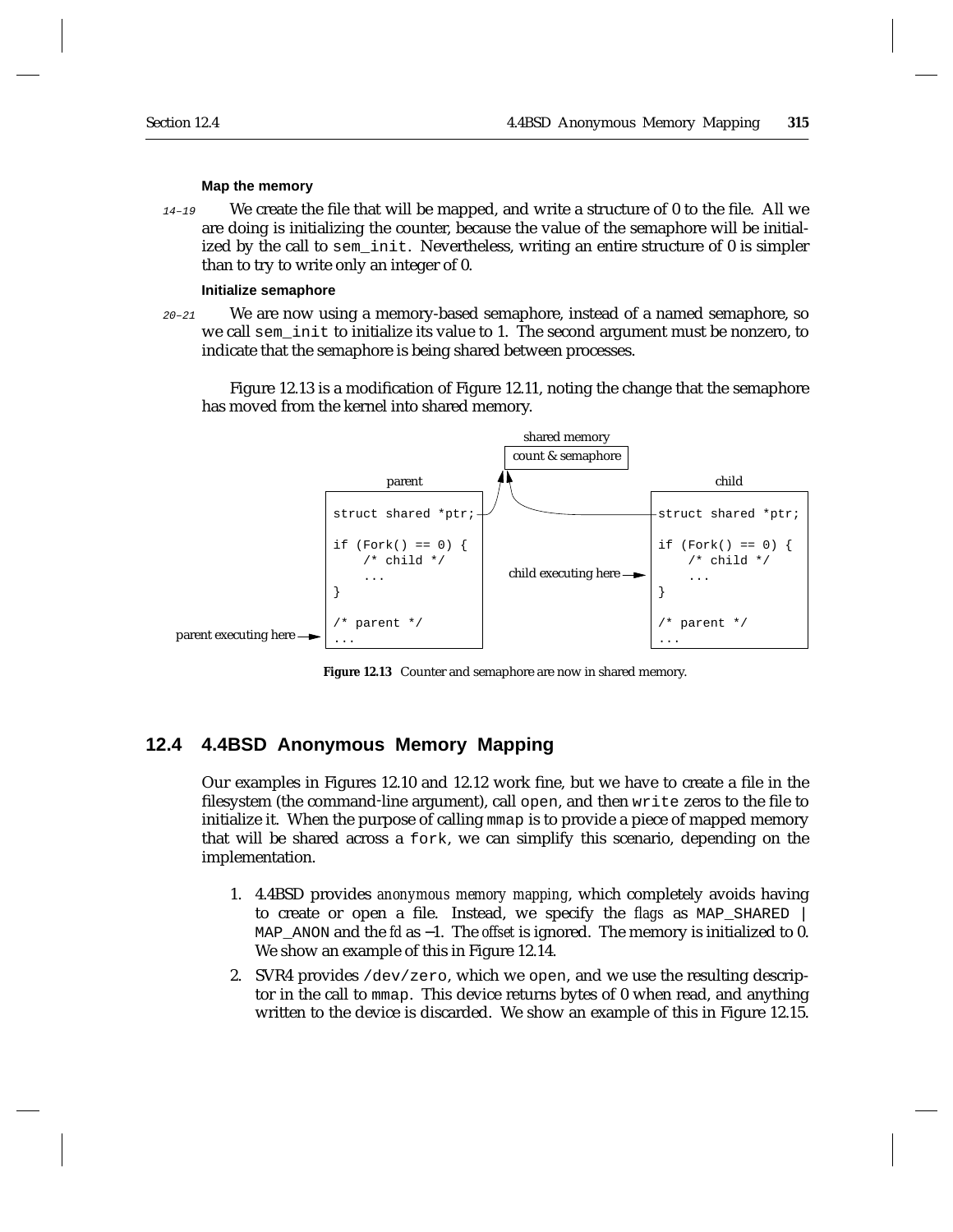(Many Berkeley-derived implementations, such as SunOS 4.1.x and BSD/OS 3.1, also support /dev/zero.)

Figure 12.14 shows the only portion of Figure 12.10 that changes when we use 4.4BSD anonymous memory mapping.

```
shm / incr_map_anon.c 3 int
4 main(int argc, char **argv)
5 {
6 int i, nloop;
7 int *ptr;
8 sem_t *mutex;
9 if (argc != 2)
10 err_quit("usage: incr_map_anon <#loops>");
11 nloop = atoi(arqu[1]);12 /* map into memory */
13 ptr = Mmap(NULL, sizeof(int), PROT_READ | PROT_WRITE,
14 MAP_SHARED | MAP_ANON, -1, 0); shm / incr_map_anon.c
```
**Figure 12.14** 4.4BSD anonymous memory mapping.

 $6-11$  The automatic variables fd and zero are gone, as is the command-line argument that specified the pathname that was created.

 $12-14$  We no longer open a file. The MAP\_ANON flag is specified in the call to mmap, and the fifth argument (the descriptor) is −1.

## **12.5 SVR4** /dev/zero Memory Mapping

Figure 12.15 shows the only portion of Figure 12.10 that changes when we map /dev/zero.

*shm / incr\_dev\_zero.c* 3 int

```
4 main(int argc, char **argv)
5 {
6 int fd, i, nloop;
7 int *ptr;
8 sem_t *mutex;
9 if (argc != 2)
10 err_quit("usage: incr_dev_zero <#loops>");
11 nloop = atoi(argv[1]);12 /* open /dev/zero, map into memory */
13 fd = Open("/dev/zero", 0 RDW);14 ptr = Mmap(NULL, sizeof(int), PROT_READ | PROT_WRITE, MAP_SHARED, fd, 0);
15 Close(fd); shm / incr_dev_zero.c
```
Figure 12.15 SVR4 memory mapping of /dev/zero.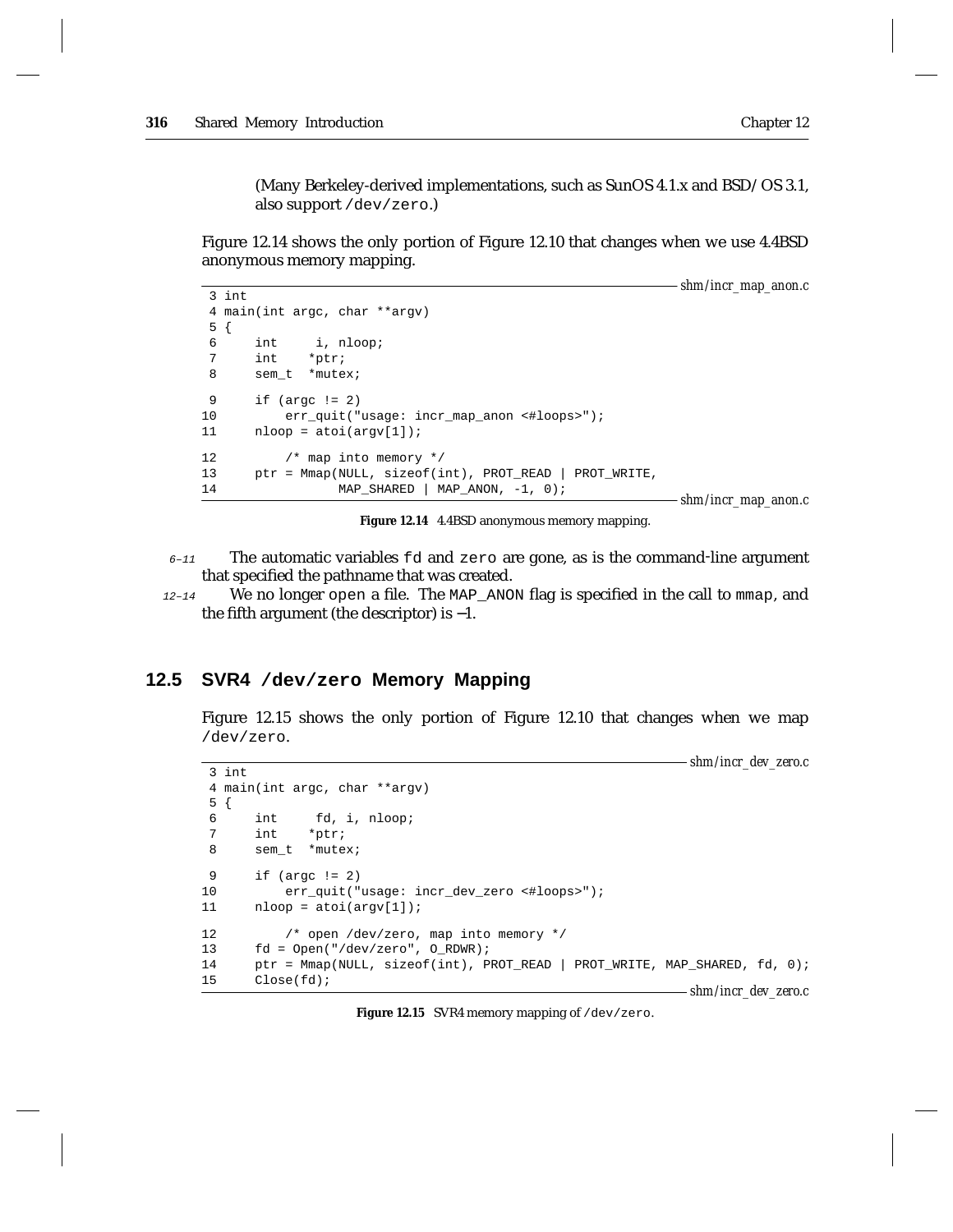- $6-11$  The automatic variable zero is gone, as is the command-line argument that specified the pathname that was created.
- $12-15$  We open /dev/zero, and the descriptor is then used in the call to mmap. We are guaranteed that the memory-mapped region is initialized to 0.

## **12.6 Referencing Memory-Mapped Objects**

When a regular file is memory mapped, the size of the mapping in memory (the second argument to mmap) normally equals the size of the file. For example, in Figure 12.12 the file size is set to the size of our shared structure by write, and this value is also the size of the memory mapping. But these two sizes—the file size and the memorymapped size—can differ.

We will use the program shown in Figure 12.16 to explore the mmap function in more detail.

```
shm / test1.c
1 #include "unpipc.h"
 2 int
 3 main(int argc, char **argv)
 4 {
 5 int fd, i;
 6 char *ptr;
 7 size_t filesize, mmapsize, pagesize;
8 if (argc != 4)
9 err_quit("usage: test1 <pathname> <filesize> <mmapsize>");
10 filesize = atoi(argv[2]);
11 mmapsize = atoi(argv[3]);
12 /* open file: create or truncate; set file size */
13 fd = Open(argv[1], O_RDWR | O_CREAT | O_TRUNC, FILE_MODE);
14 Lseek(fd, filesize - 1, SEEK_SET);
15 Write(fd, "", 1);
16 ptr = Mmap(NULL, mmapsize, PROT_READ | PROT_WRITE, MAP_SHARED, fd, 0);
17 Close(fd);
18 pagesize = Sysconf(_SC_PAGESIZE);
19 printf("PAGESIZE = %ld\n", (long) pagesize);
20 for (i = 0; i < max(filesize, maxsize); i += pagesize) {
21 printf("ptr[%d] = %d\n", i, ptr[i]);
22 ptr[i] = 1;
23 printf("ptr[%d] = %d\n", i + pagesize - 1, ptr[i + pagesize - 1]);
24 ptr[i + pagesize - 1] = 1;25 }
26 printf("ptr[%d] = %d\n", i, ptr[i]);
27 exit(0);
28 } shm / test1.c
```
**Figure 12.16** Memory mapping when mmap equals file size.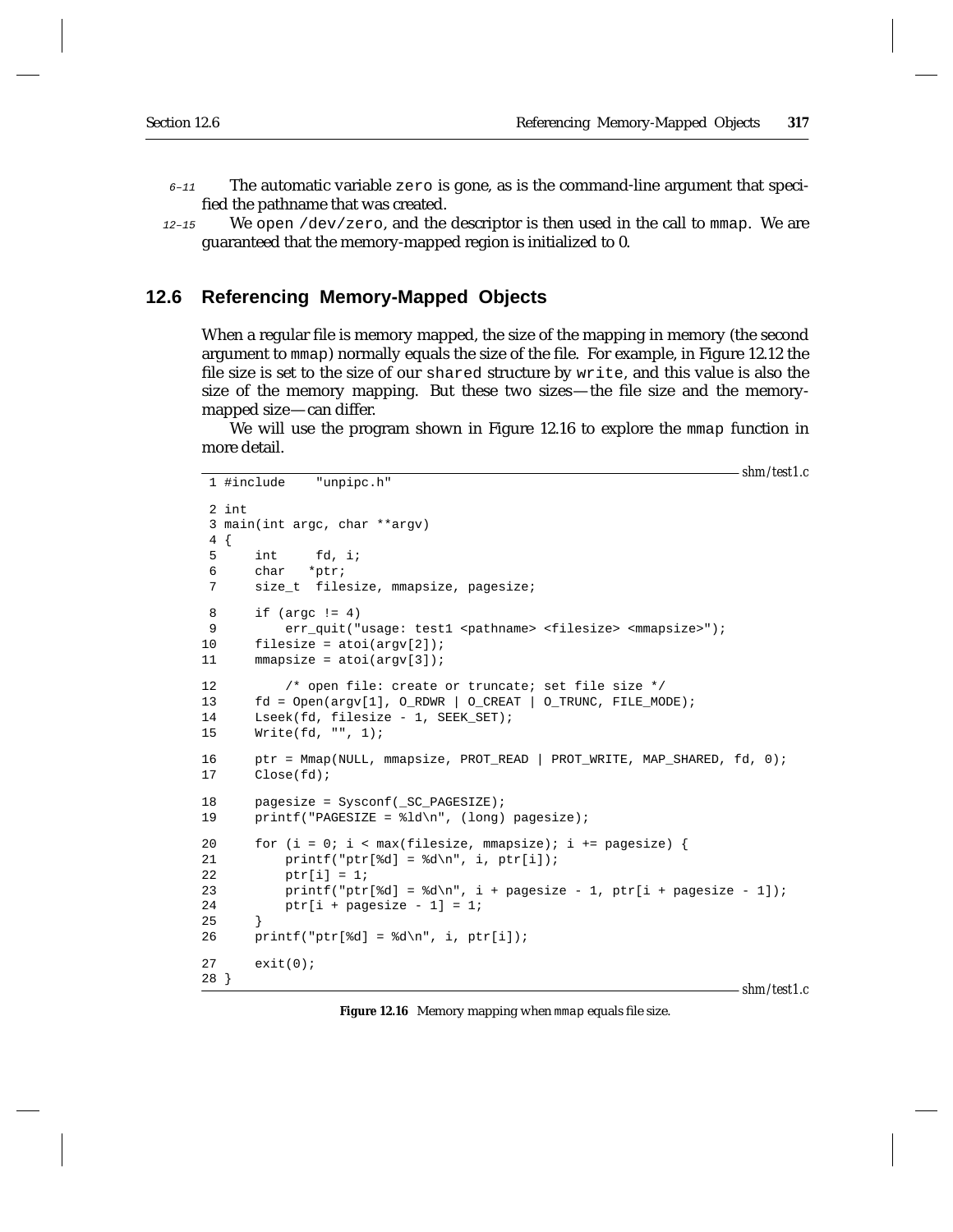#### **Command-line arguments**

 $8-11$  The command-line arguments specify the pathname of the file that will be created and memory mapped, the size to which that file is set, and the size of the memory mapping.

## **Create , open, truncate file; set file size**

 $12-15$  The file being opened is created if it does not exist, or truncated to a size of 0 if it already exists. The size of the file is then set to the specified size by seeking to that size minus 1 byte and writing 1 byte.

#### **Memory map file**

16–17 The file is memory mapped, using the size specified as the final command-line argument. The descriptor is then closed.

#### **Print page size**

 $18-19$  The page size of the implementation is obtained using sysconf and printed.

## **Read and store the memory-mapped region**

 $20-26$  The memory-mapped region is read (the first byte of each page and the last byte of each page), and the values printed. We expect the values to all be 0. We also set the first and last bytes of the page to 1. We expect one of the references to generate a signal eventually, which will terminate the program. When the for loop terminates, we print the first byte of the next page, expecting this to fail (assuming that the program has not already failed).

The first scenario that we show is when the file size equals the memory-mapped size, but this size is not a multiple of the page size.

```
solaris % ls -l foo
foo: No such file or directory
solaris % test1 foo 5000 5000
PAGESIZE = 4096
ptr[0] = 0
ptr[4095] = 0ptr[4096] = 0
ptr[8191] = 0
Segmentation Fault(coredump)
solaris % ls -l foo
-rw-r--r-- 1 rstevens other1 5000 Mar 20 17:18 foo
solaris % od -b -A d foo
0000000 001 000 000 000 000 000 000 000 000 000 000 000 000 000 000 000
0000016 000 000 000 000 000 000 000 000 000 000 000 000 000 000 000 000
*
0004080 000 000 000 000 000 000 000 000 000 000 000 000 000 000 000 001
0004096 001 000 000 000 000 000 000 000 000 000 000 000 000 000 000 000
0004112 000 000 000 000 000 000 000 000 000 000 000 000 000 000 000 000
*
0005000
```
The page size is 4096 bytes, and we are able to read the entire second page (indexes 4096 through 8191), but a reference to the third page (index 8192) generates SIGSEGV, which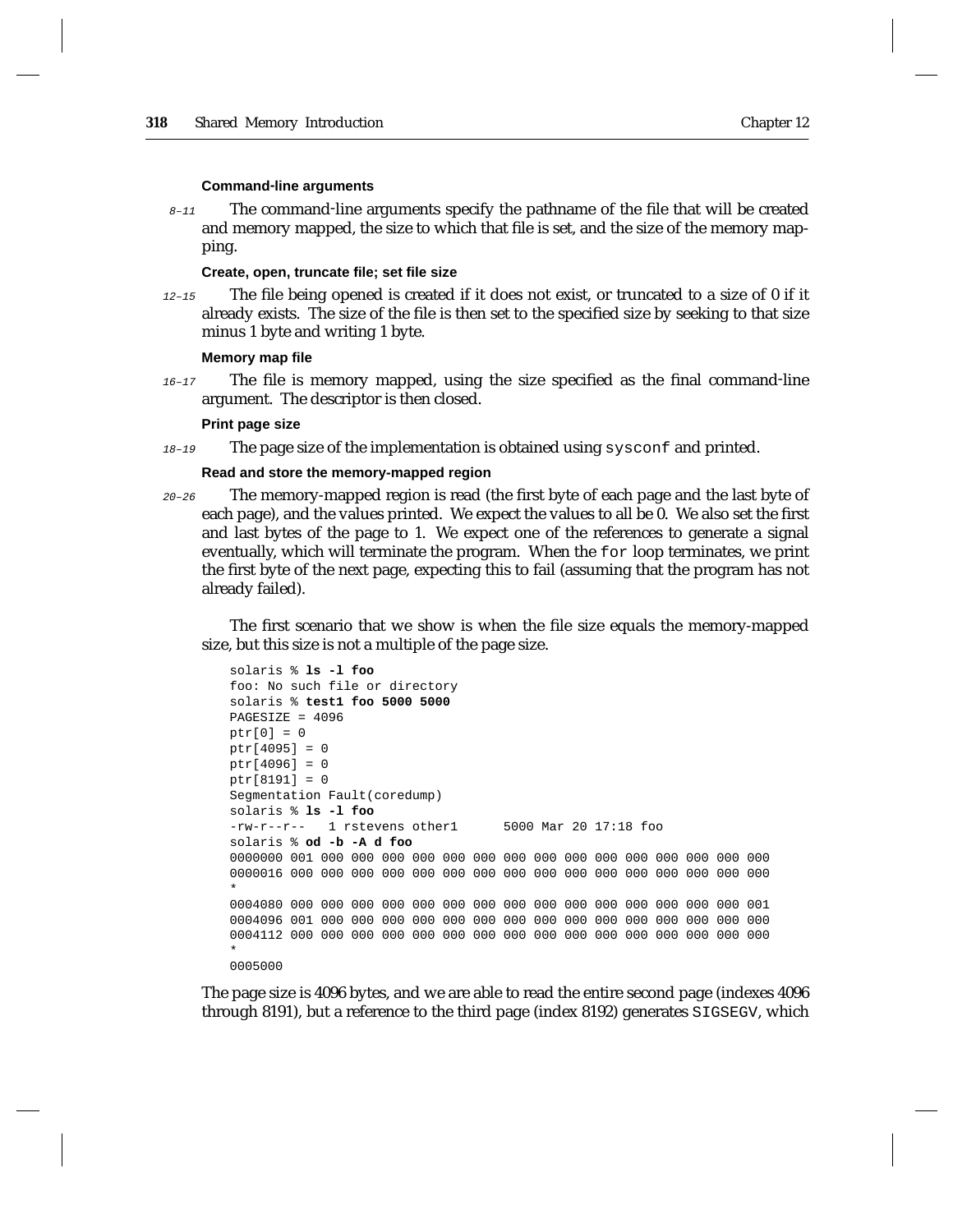the shell prints as "Segmentation Fault." Even though we set  $ptr[8191]$  to 1, this value is not written to the file, and the file's size remains 5000. The kernel lets us read and write that portion of the final page beyond our mapping (since the kernel's memory protection works with pages), but anything that we write to this extension is not written to the file. The other 3 bytes that we set to 1, indexes 0, 4095, and 4096, are copied back to the file, which we verify with the od command. (The -b option says to print the bytes in octal, and the -A d option says to print the addresses in decimal.) Figure 12.17 depicts this example.



**Figure 12.17** Memory mapping when mmap size equals file size.

If we run our example under Digital Unix, we see similar results, but the page size is now 8192.

```
alpha % ls -l foo
foo not found
alpha % test1 foo 5000 5000
PAGESIZE = 8192
ptr[0] = 0ptr[8191] = 0
Memory fault(coredump)
alpha % ls -l foo
-rw-r--r-- 1 rstevens operator 5000 Mar 21 08:40 foo
```
We are still able to reference beyond the end of our memory-mapped region but within that page of memory (indexes 5000 through 8191). Referencing ptr[8192] generates SIGSEGV, as we expect.

In our next example with Figure 12.16, we specify a memory mapping (15000 bytes) that is larger than the file size (5000 bytes).

```
solaris % rm foo
solaris % test1 foo 5000 15000
PAGESIZE = 4096
ptr[0] = 0
ptr[4095] = 0
ptr[4096] = 0
```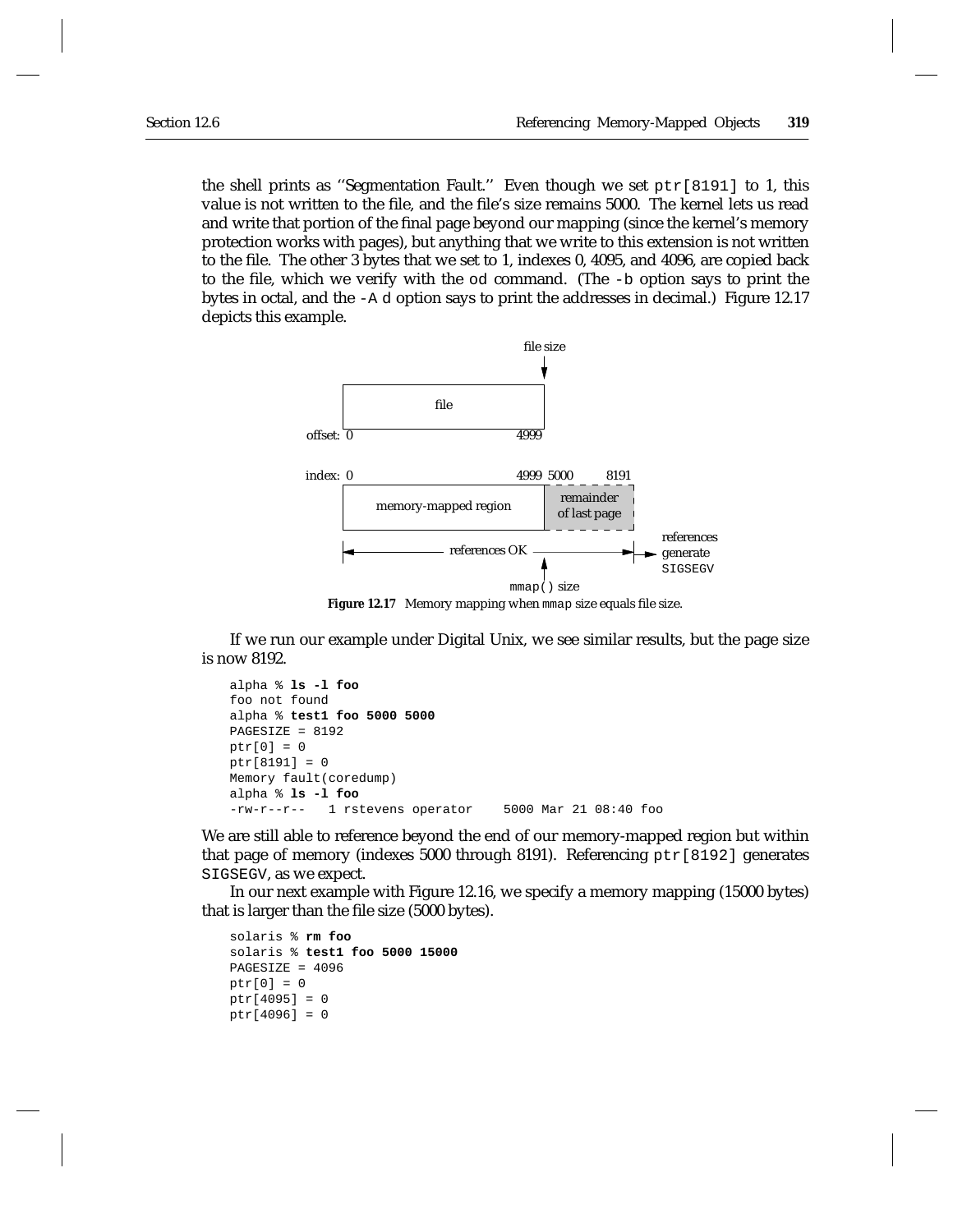```
ptr[8191] = 0
Bus Error(coredump)
solaris % ls -l foo
-rw-r--r-- 1 rstevens other1 5000 Mar 20 17:37 foo
```
The results are similar to our earlier example when the file size and the memory map size were the same (both 5000). This example generates SIGBUS (which the shell prints as ''Bus Error ''), whereas the previous example generated SIGSEGV. The difference is that SIGBUS means we have referenced within our memory-mapped region but beyond the size of the underlying object. The SIGSEGV in the previous example meant we had referenced beyond the end of our memory-mapped region. What we have shown here is that the kernel knows the size of the underlying object that is mapped (the file  $f \circ \circ$  in this case), even though we have closed the descriptor for that object. The kernel allows us to specify a size to mmap that is larger than the size of this object, but we cannot reference beyond its end (except for the bytes within the final page that are beyond the end of the object, indexes 5000 through 8191). Figure 12.18 depicts this example.



**Figure 12.18** Memory mapping when mmap size exceeds file size.

Our next program is shown in Figure 12.19. It shows a common technique for handling a file that is growing: specify a memory-map size that is larger than the file, keep track of the file's current size (making certain not to reference beyond the current endof-file), and then just let the file's size increase as more data is written to the file.

## **Open file**

 $9-11$  We open a file, creating it if it does not exist or truncating it if it already exists. The file is memory mapped with a size of 32768, even though the file's current size is 0.

#### **Increase file size**

 $12-16$  We increase the size of the file, 4096 bytes at a time, by calling ftruncate (Section 13.3), and fetch the byte that is now the final byte of the file.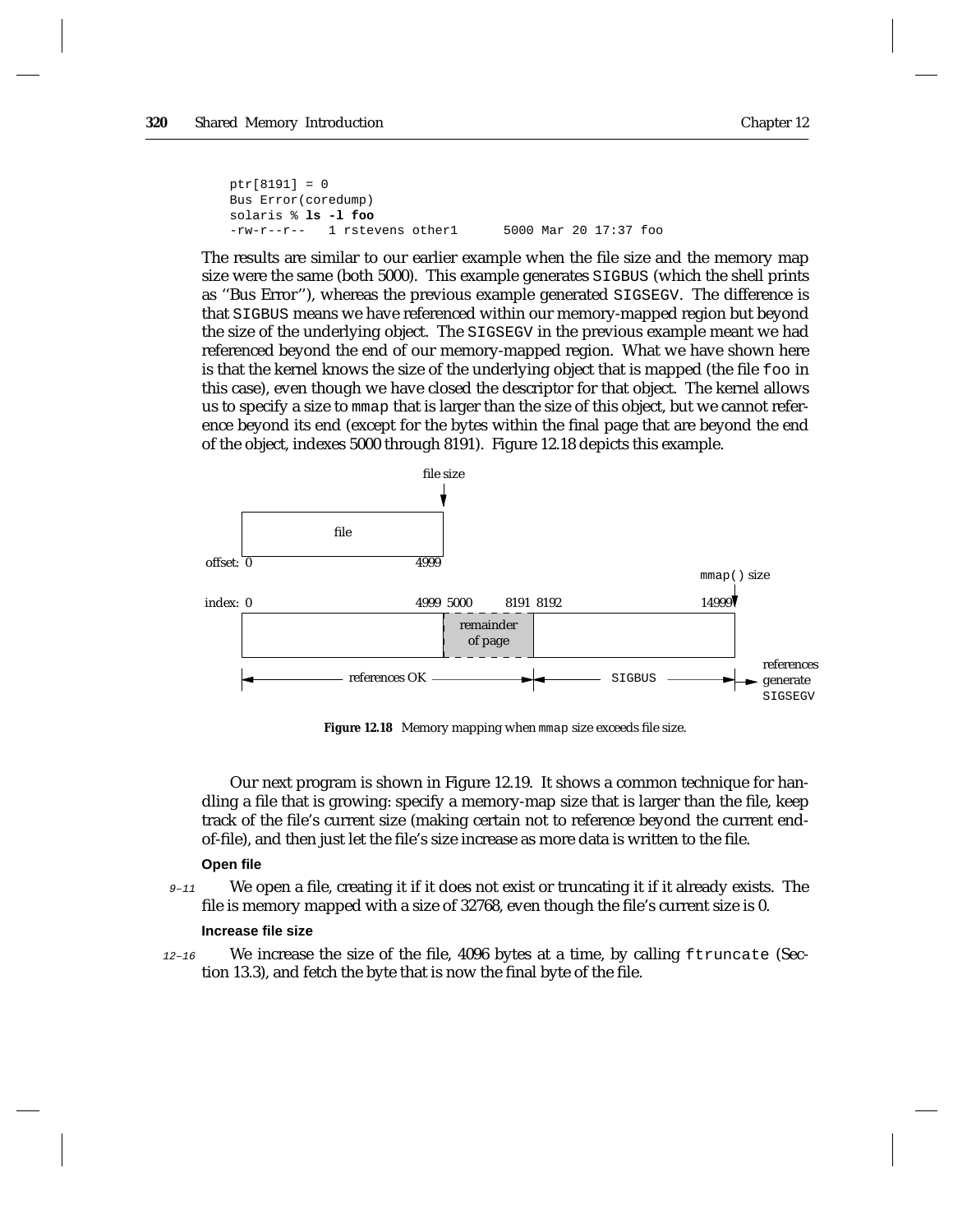```
shm / test2.c
1 #include "unpipc.h"
2 #define FILE "test.data"
3 #define SIZE 32768
4 int
5 main(int argc, char **argv)
6 {
7 int fd, i;
8 char *ptr;
9 /* open: create or truncate; then mmap file */
10 fd = Open(FILE, O_RDWR | O_CREAT | O_TRUNC, FILE_MODE);
11 ptr = Mmap(NULL, SIZE, PROT_READ | PROT_WRITE, MAP_SHARED, fd, 0);
12 for (i = 4096; i <= SIZE; i += 4096) {
13 printf("setting file size to d\pi, i);
14 Ftruncate(fd, i);
15 \text{print}("ptr[\text{ad}] = \text{ad}\n", i - 1,ptr[i - 1]);16 }
17 exit(0);
18 } shm / test2.c
```
**Figure 12.19** Memory map example that lets the file size grow.

When we run this program, we see that as we increase the size of the file, we are able to reference the new data through our established memory map.

```
alpha % ls -l test.data
test.data: No such file or directory
alpha % test2
setting file size to 4096
ptr[4095] = 0
setting file size to 8192
ptr[8191] = 0
setting file size to 12288
ptr[12287] = 0
setting file size to 16384
ptr[16383] = 0
setting file size to 20480
ptr[20479] = 0
setting file size to 24576
ptr[24575] = 0
setting file size to 28672
ptr[28671] = 0
setting file size to 32768
ptr[32767] = 0
alpha % ls -l test.data
-rw-r--r-- 1 rstevens other1 32768 Mar 20 17:53 test.data
```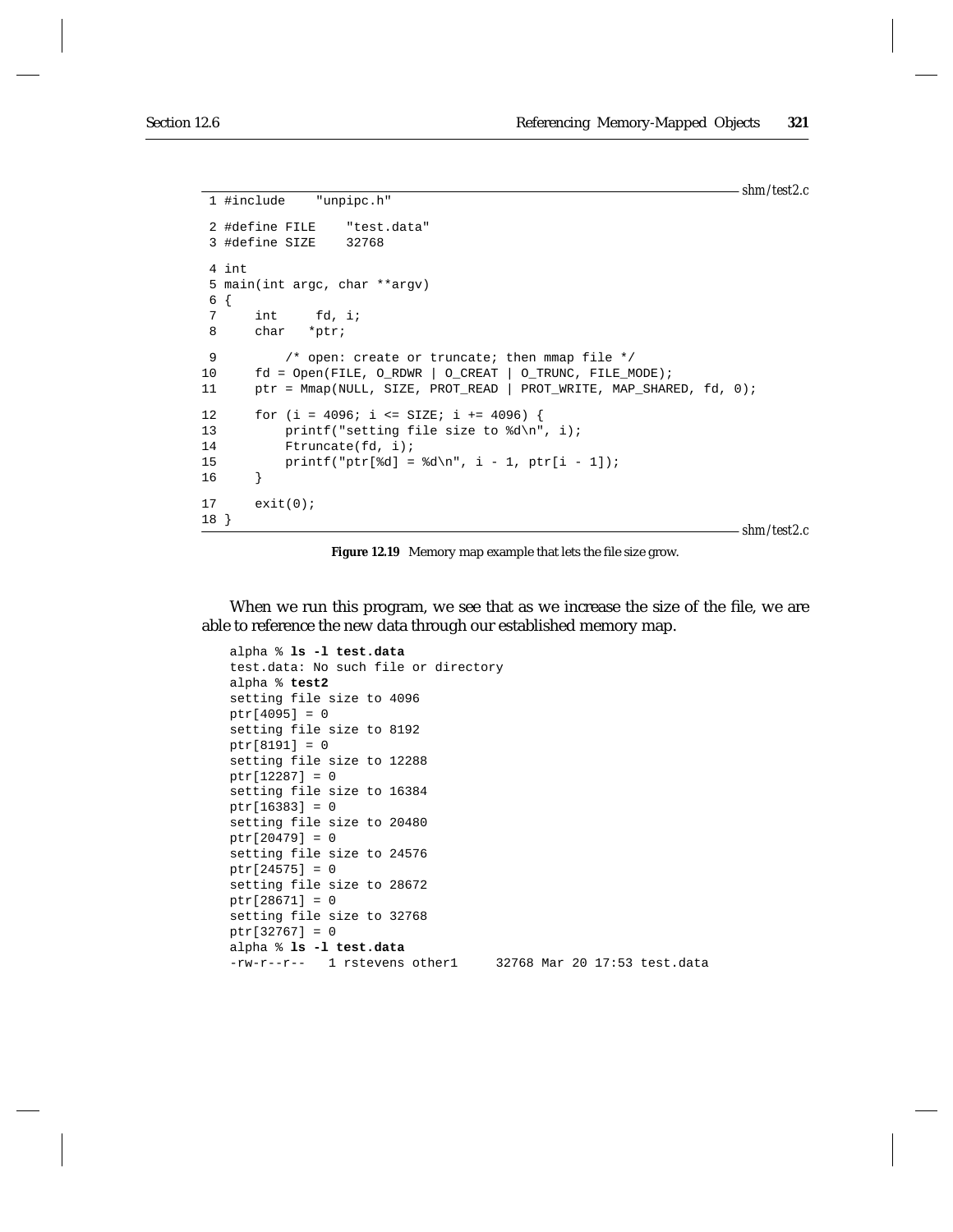This example shows that the kernel keeps track of the size of the underlying object that is memory mapped (the file test.data in this example), and we are always able to reference bytes that are within the current file size that are also within our memory map. We obtain identical results under Solaris 2.6.

This section has dealt with memory-mapped files and mmap. In Exercise 13.1, we modify our two programs to work with Posix shared memory and see the same results.

## **12.7 Summary**

Shared memory is the fastest form of IPC available, because one copy of the data in the shared memory is available to all the threads or processes that share the memory. Some form of synchronization is normally required, however, to coordinate the various threads or processes that are sharing the memory.

This chapter has focused on the mmap function and the mapping of regular files into memory, because this is one way to share memory between related or unrelated processes. Once we have memory mapped a file, we no longer use read, write, or lseek to access the file; instead, we just fetch or store the memory locations that have been mapped to the file by mmap. Changing explicit file I/O into fetches and stores of memory can often simplify our programs and sometimes increase performance.

When the memory is to be shared across a subsequent fork, this can be simplified by not creating a regular file to map, but using anonymous memory mapping instead. This involves either a new flag of MAP\_ANON (for Berkeley-derived kernels) or mapping /dev/zero (for SVR4-derived kernels).

Our reason for covering mmap in such detail is both because memory mapping of files is a useful technique and because mmap is used for Posix shared memory, which is the topic of the next chapter.

Also available are four additional functions (that we do not cover) defined by Posix dealing with memory management:

- mlockall causes all of the memory of the process to be memory resident. munlockall undoes this locking.
- mlock causes a specified range of addresses of the process to be memory resident, where the function arguments are a starting address and a number of bytes from that address. munlock unlocks a specified region of memory.

## **Exercises**

- **12.1** What would happen in Figure 12.19 if we executed the code within the for loop one more time?
- **12.2** Assume that we have two processes, a sender and a receiver, with the former just sending messages to the latter. Assume that System V message queues are used and draw a diagram of how the messages go from the sender to the receiver. Now assume that our